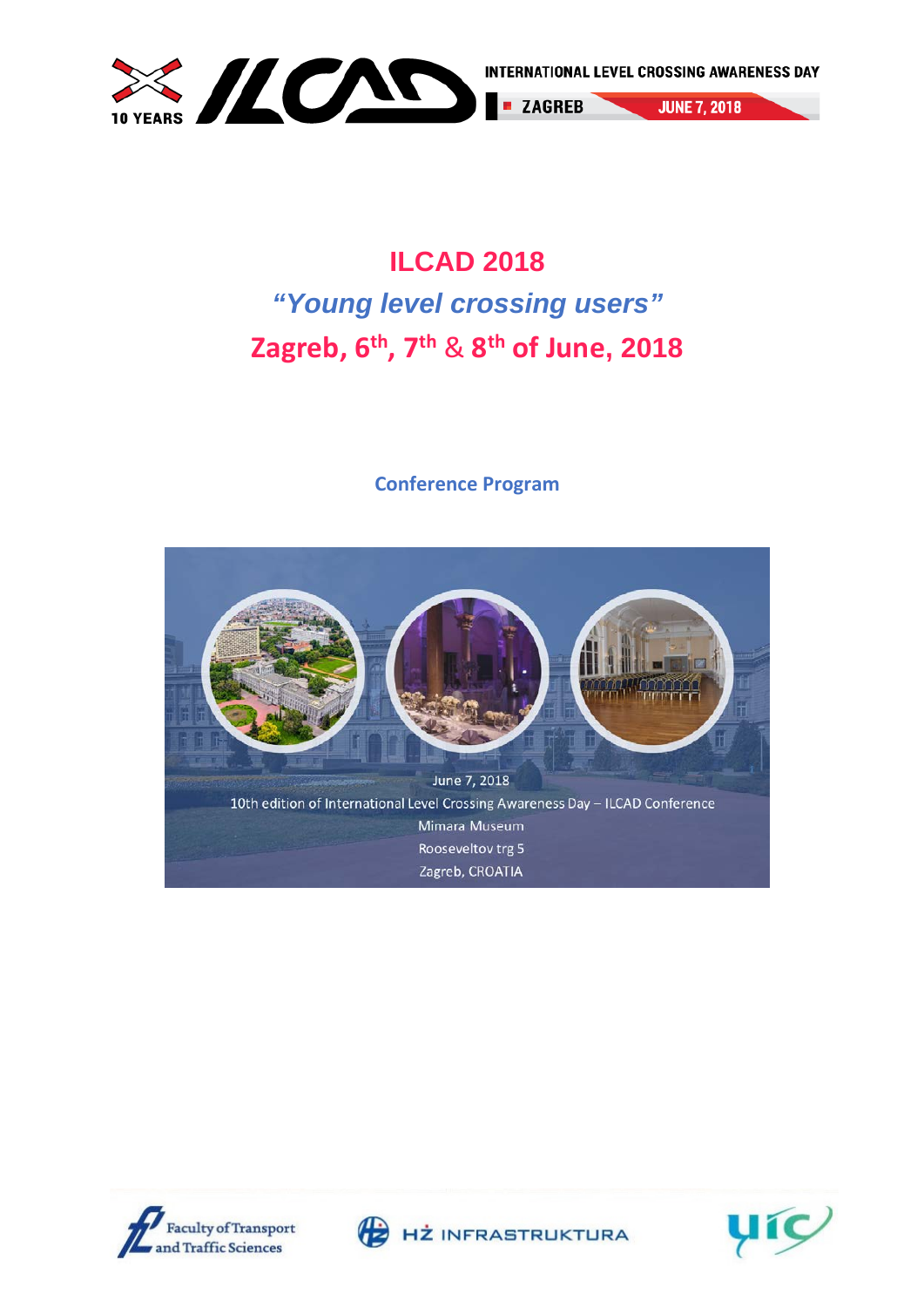

#### **6th of June 2018, Wednesday**

- **18.00h** Zagreb railway station, meeting next to the locomotive
- **18.15h - 19.00h** Visit of the Croatian railway museum / "A journey through the Timetables"
- **19.00h - 21.00h** Welcome cocktail dinner in Hotel Orient Express (sponsor UIC)

### **7th of June 2018, Thursday CONFERENCE DAY - in museum MIMARA**

#### **9.00h - 9.30h** – **Registration**

**9.30h – 10.15h** – **Opening ceremony** / moderator: Danijela Barić

#### **Introduction of ILCAD Conference**

#### **Opening Video messages**

- **Jean Todt**, President of Fédération Internationale de l'Automobile (FIA) & United Nations SG'S Special Envoy for Road Safety
- **Jean-Pierre Loubinoux**, Director General, International Union of Railways (UIC)

#### **Opening speeches**

- **Danijela Barić**, Head of Chair for Road Transport Technology, Faculty of Transport and Traffic Sciences
- **Marko Z. Žubrinić**, Member of the Management Board, HŽ Infrastructure
- **Žarko Katić**, State Secretary, Ministry of the Interior
- **Nikolina Brnjac,** State Secretary, Ministry of the Sea, Transport and Infrastructure
- **Krešimir Ćosić**, Envoy of the President of the Republic of Croatia
- **Stela Dendić** & **Antonio Markić,** representatives of the Youngs from Technical School Zagreb ("Young Level Crossing Users")

#### **Keynote Speakers**

10.15-10.30 Mr. Marko Z. Žubrinić, Member of the Management Board, HŽ Infrastructure: *Investment in network modernization and improvement of traffic safety*

10.30-10.45 Mr. Pier Eringa, CEO, ProRail and President of EIM - European Rail Infrastructure Managers: *The road to zero level crossing in the Netherlands*

**10.45h - 11.15h** – **Media statements** (Media corner) **10.45h - 11.15h** – **Coffee break** (sponsor RAILWAY-CARRIAGES FACTORY ČAKOVEC)







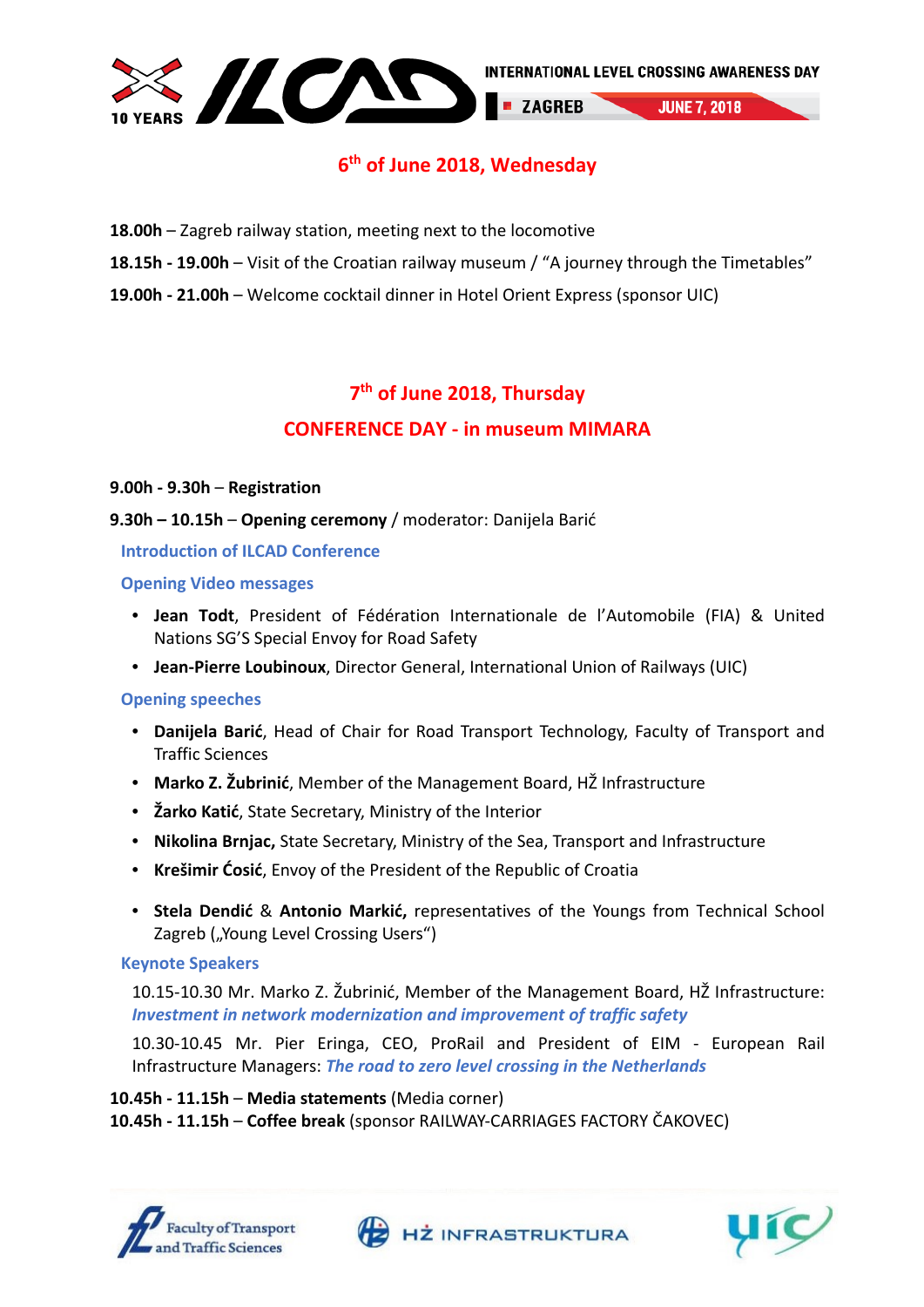

#### **11.15h - 13.30h** - **Presentations** (1st part)

11.15-11.35 Mr. Jeroen Nederlof, Chairman of European Level Crossing Forum (ELCF), and Mrs. Brenda Struve ProRail: *How to prevent slow pedestrians to get locked between barriers*

11.35–11.55 Mrs. Juny Op de Beeck, Mr. Vincent Godeau, Mrs. Annelies de Keyser, Infrabel: *Safety at level crossings: New risk model & Awareness campaign targeting young users*

11.55–12.10 Mr. Robert Wainwright, Network Rail: *Level crossing safety campaign in UK*

12.10-12.25 Mr. Pavel Skládaný, Mrs. Pavlína Skládaná, CDV - Transport research centre: *Young trespassers, their knowledge and opinions*

12.25-12.35 Mr. Pavel Tucka, CDV - Transport research centre: *Educational films for professional drivers*

12.35–12.50 Mrs. Katarzyna Kucharek, PKP: *Selected activities addressed to rail-road level crossing young users*

12.50-13.05 Mr. Ryutaro Uenishi, East-Japan Railway Company: *Development of level crossing awareness in Japan*

13.05–13.20 Mr. Ivan Domladovac, Altpro: *Innovative level crossings solutions for the global market*

13.20-13.30 *Q&A*

**13.30h - 14.00h** - **Safety Village & millennium photography in front of Mimara museum**

**14.00h - 15.00h** – **Lunch** (sponsor IDS INGEGNERIA DEI SISTEMI)

**15.00h - 17.15h** – **Presentations** (2nd part)

15.00-15.15 Mr. Josip Rotar, Public Agency of the Republic of Slovenia for Railway Transport: *Management of railway safety performance in Republic of Slovenia*

15.15-15.30 Mr. Andy Elkins, Operation Lifesaver: *Operation Lifesaver USA programme*

15.30-15.50 Mr. Tamo Vahemets, Operation Lifesaver Estonia: *OLE awareness activities* and on behalf of Mrs. Sarah Mayes, Operation Lifesaver Canada: *Update on OL Canada's rail safety public awareness campaign*

15.50–16.05 Mr. Yasuhiro Furusawa, West Japan Railway Company: *The way of dramatic reducing level crossing accidents by more than 80% in 30 years - From the aspect of innovative technologies*

16.05-16.20 Mrs. Virginie Taillandier, SNCF: *New thinking about LC through design and cognitive analysis*

16.20-16.35 Mr. Ladislav Šula, TSF Traffic Safety Fund: *Using TSF funds for global improvement of level crossing safety of vehicle by implementing pilot projects of 100 % accident free level crossing systems* 

16.35-16.50 Mr. Martin Starčević, Faculty of Transport and Traffic Sciences: *VR application as an educational tool for level crossing users*

16.50-17.05 Mrs. Isabelle Fonverne, International Union of Railways (UIC): *10 years of ILCAD & SAFER-LC project*





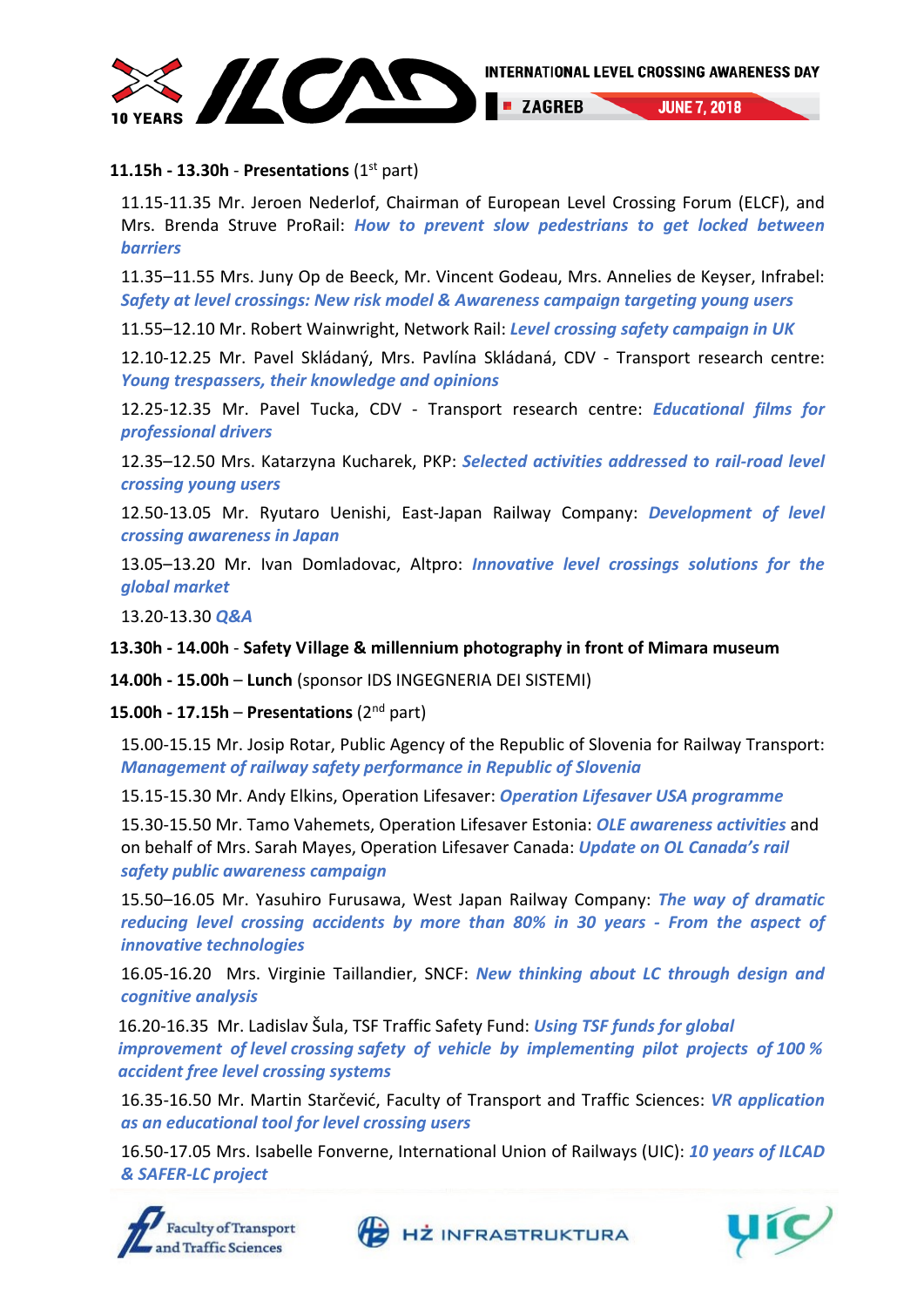

17.05-17.15 *Q&A*

**17.15h - 18.15h – Presentations** ( $3^{rd}$  part - sponsors) –  $10'$ 

17.15-17.25 **Altpro** (Tin Viduka: *Origin of your safety*)

17.25-17.35 **Končar Power Plant and Electric Traction Engineering Inc.** (Vjekoslav Solić: *Končar KET solutions for railway transport*)

17.35-17.45 **IDS Ingegneria Dei Sistemi** (Dave Farman: *Level crossing obstacle detection product*)

17.45-17.55 **Schweizer Electronic AG** (Jose Ruiz: *Successful story about low-cost levelcrossings Vamos in the UK*)

17.55-18.05 **Future Product Design** (Vladimir Kranz: *Revolutionary new design of 100 % accident free level crossing system for vehicles and pedestrians*)

18.05-18.15 **Closing Remarks**

**20.00h - 24.00h** – **GALA dinner** (sponsor KONČAR POWER PLANT AND ELECTRIC TRACTION ENGINEERING INC.)







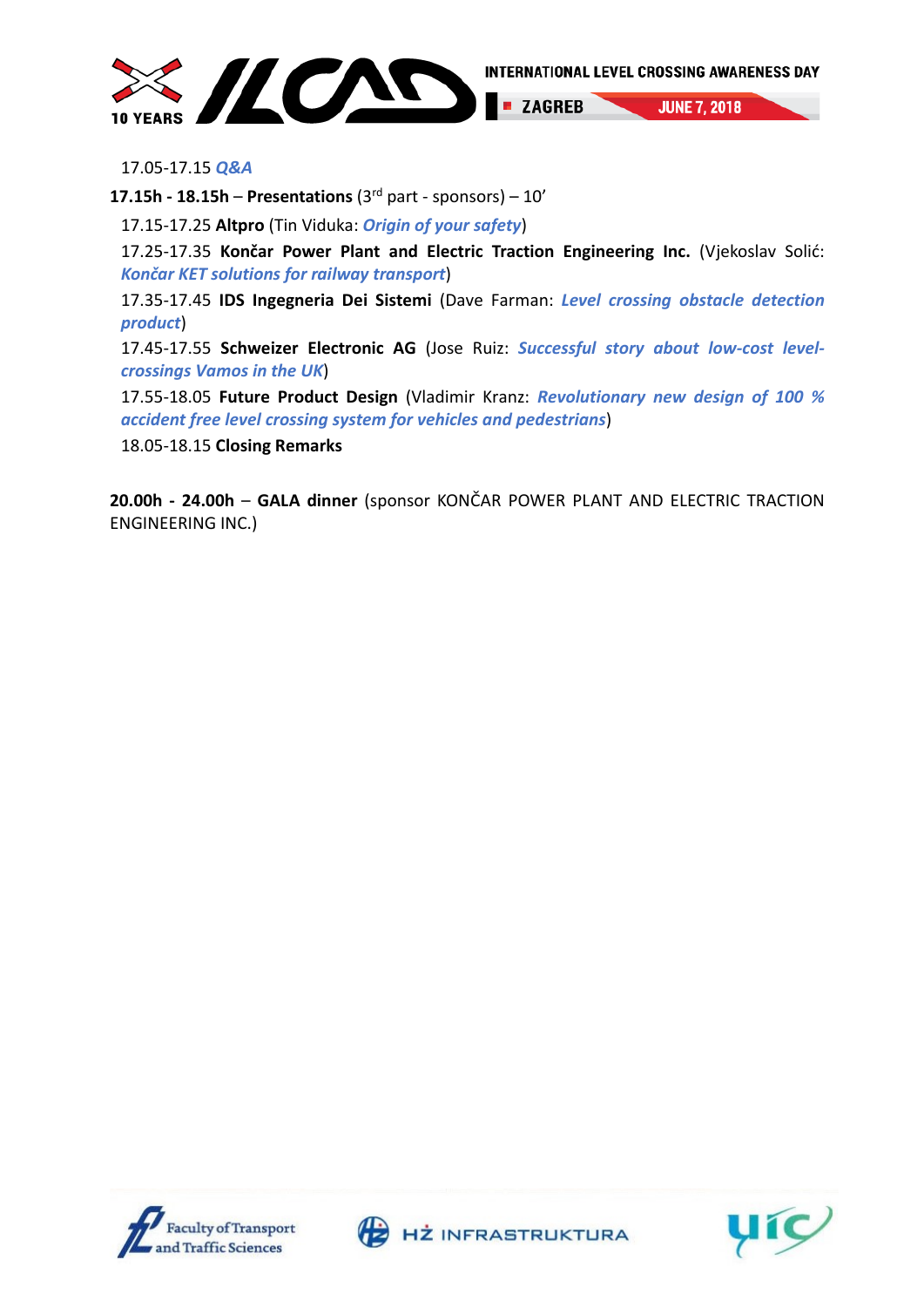

### **7th of June 2018, Thursday "SAFETY VILLAGE" – in front of Mimara museum**

**12.00h - 19.00h** – "Young people for Young People" – During the conference, a campaign with the aim of education, prevention and promotion will be organized for the public in front of the Mimara museum on the subject of young people's safety in traffic and at level crossings.

**12.00h** - Opening of the education and promotion programme

**12.00h– 13.00h** – Conference promotion video, *Vatra* band video, sponsor Video mix

**12.30h** – Visit of elementary schools and tour/ mascot animation

**12.30h - 17.30h** - "Is Anyone Awake" – a memory game competition and knowledge quiz

(prizes:  $1^{st}$  prize,  $2^{nd}$  ...,  $3^{rd}$  ...)

**13.00h** – Safety Village tour for conference participants/ introduction of presenters, short statements, messages on safety

**13.00h - 18.00h** – Croatian Automobile Club (HAK) simulation of a car roll-over

**13.00h - 18.00h** - Altpro photo booth/ taking photographs for charity/ on-the-spot donations...

**13.45h** – Taking of a millennium photo – in text format: 2018 ILCAD ZAGREB

**14.00h - 15.00h** - Art corner / visual arts students / a video made by secondary Technical school Zagreb / elementary school – literary pieces / live stream

**18.00h - 19.00h** – *Vatra* band/ promotion of a short-edited video "Is Anyone Awake" / contact and photographs taken with the audience / signing of a special postcards edition







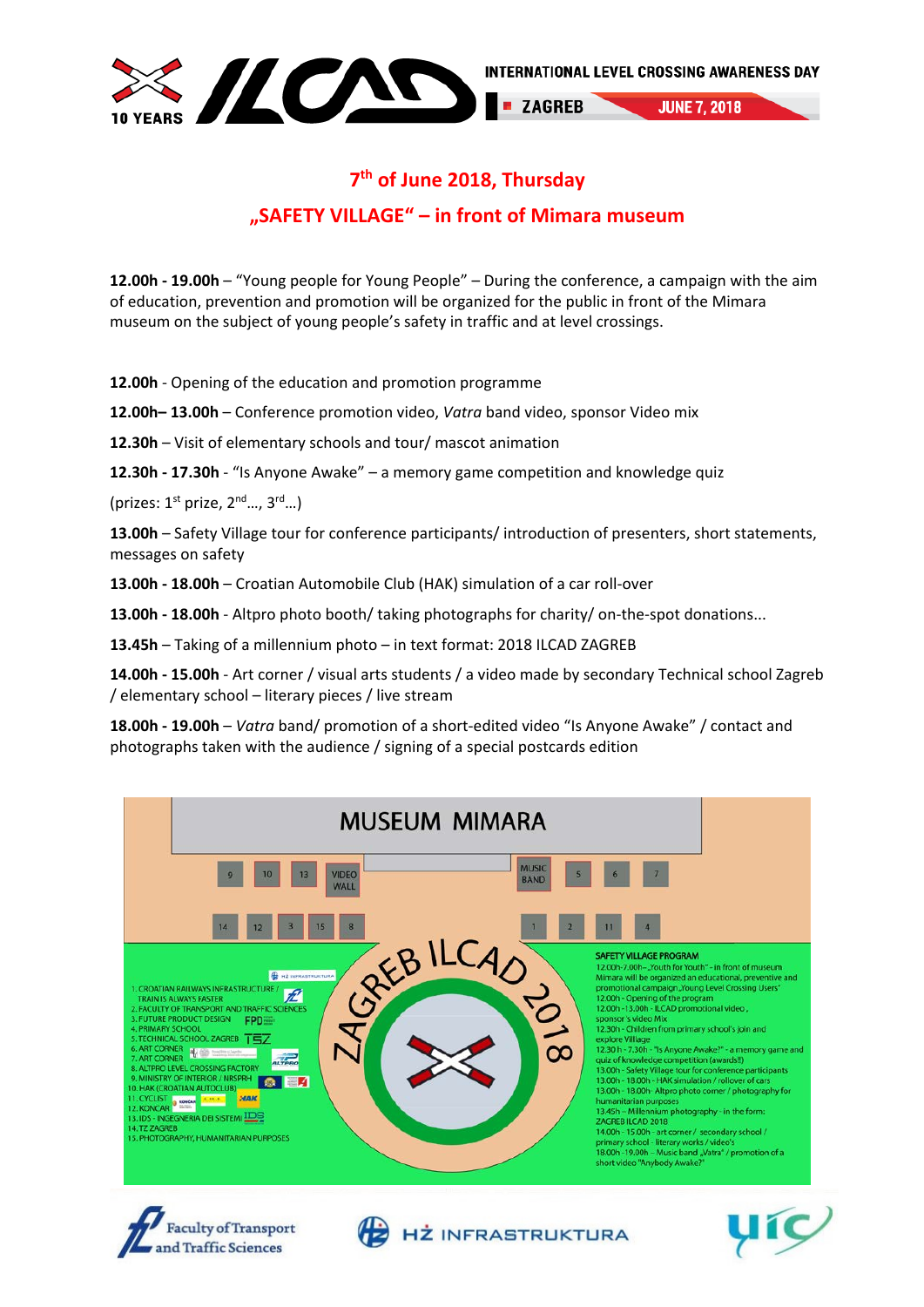

## **8th of June 2018, Friday**

**– TECHNICAL VISIT –**







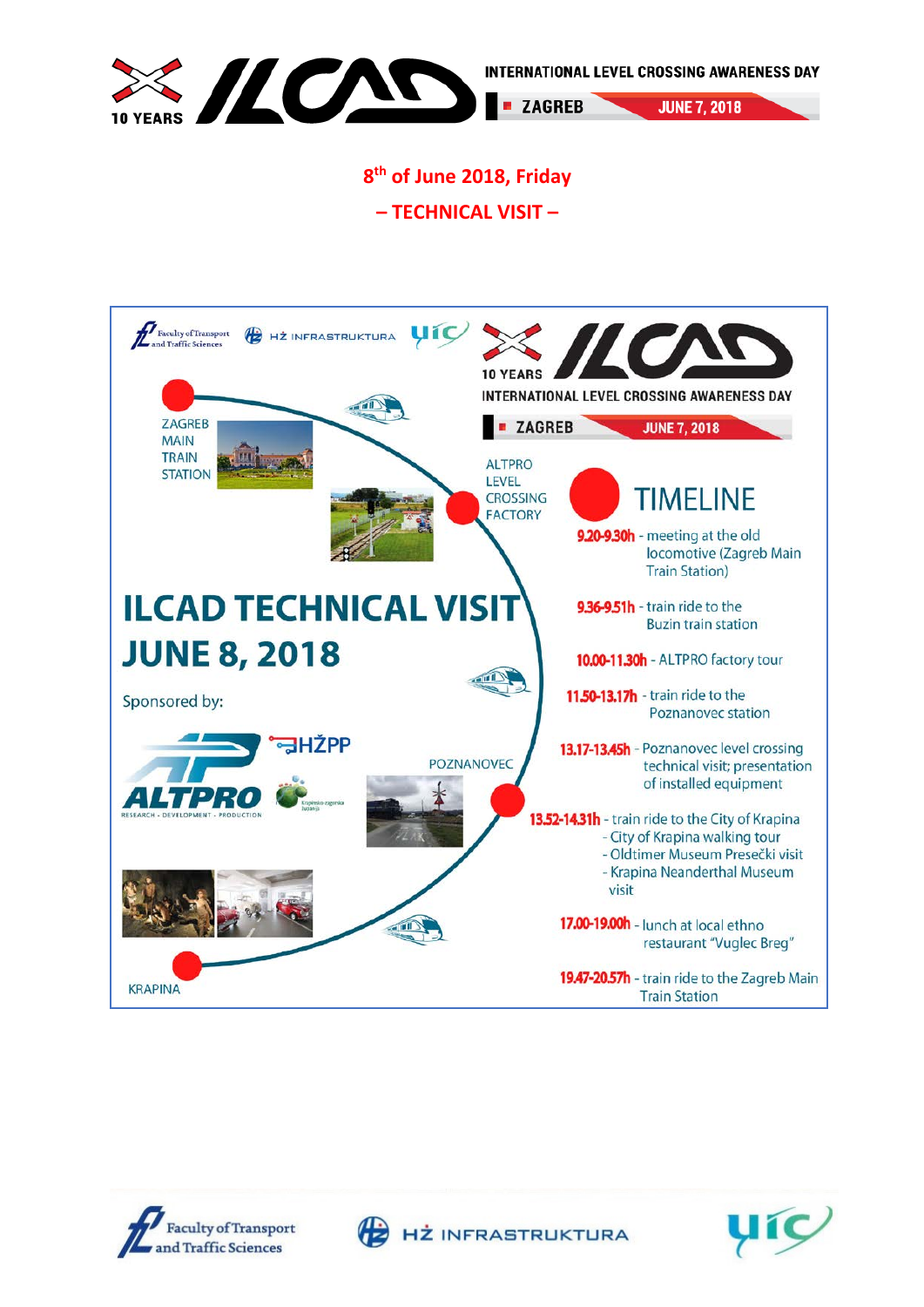

### **MAIN ORGANISER**



# **HOSTS / CO-ORGANISERS OF THE CONFERENCE**





### **PATRONS**

### **President of the Republic of Croatia**



**Ministry of the Sea, Transport and Infrastructure Ministry of the Interior National Road Safety Programme of RH**



REPUBLIKA HRVATSKA MINISTARSTVO MORA. PROMETA I INFRASTRUKTURE